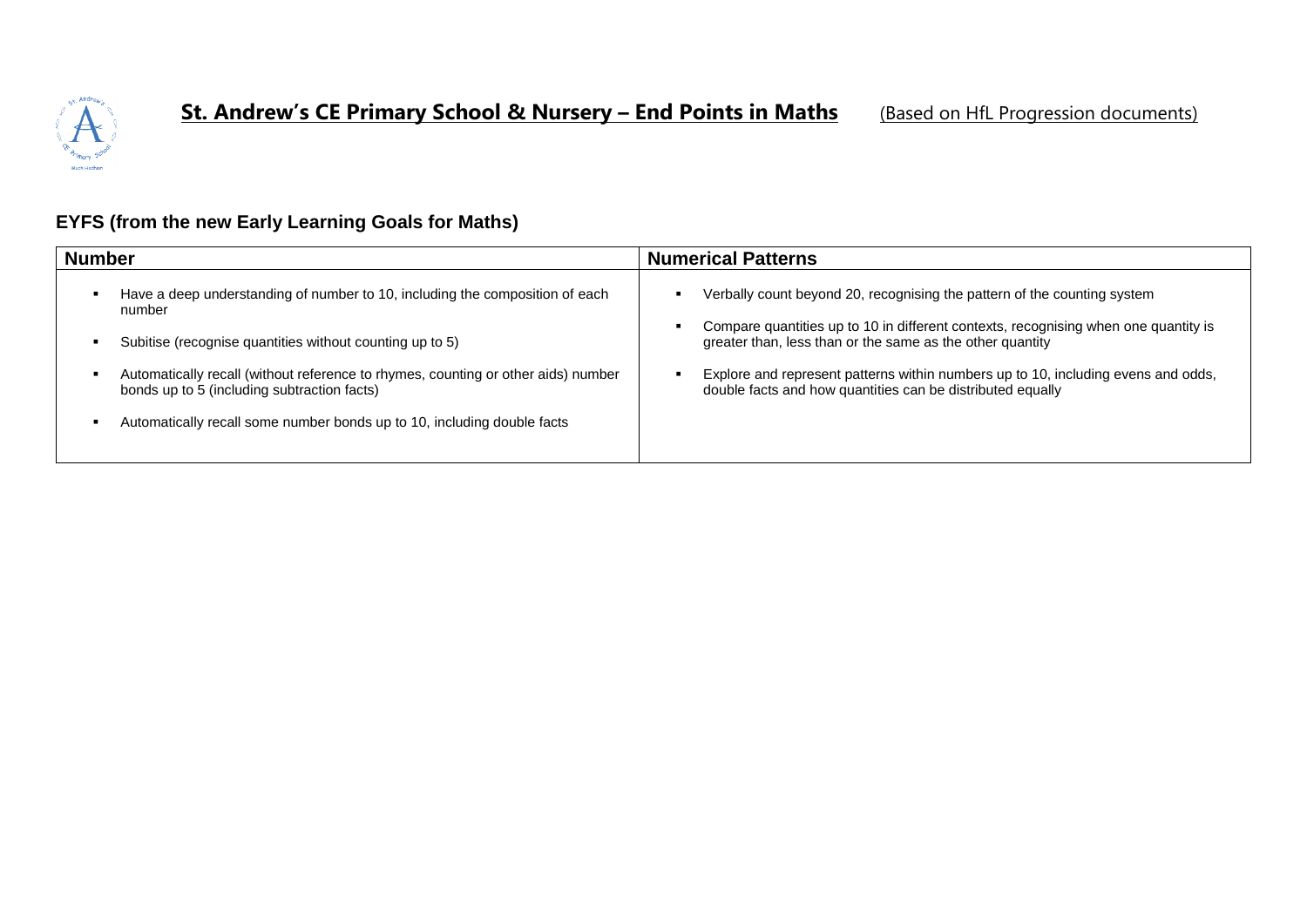| <b>Number and place</b>                                                                                                                                                                                                                                                                                                                                                                                                                                                                                                                                                                                           | <b>Addition and</b>                                                                                                                                                                                                                                                                                                                                                                                                                                                                                                                                          | <b>Multiplication and</b>                                                                                                                                                                                                                                                  | <b>Fractions</b>                                                                                                                                                                                                            | <b>Measurement</b>                                                                                                                                                                                                                                                                                                                                                                                                                                                                                                                                                                                                                                                                                                                                                                                                                                                                                                                                                                                                                                          | Geometry:                                                                                                                                                                                                                                                                                                                    | <b>Geometry: position</b>                                                                                                                            |
|-------------------------------------------------------------------------------------------------------------------------------------------------------------------------------------------------------------------------------------------------------------------------------------------------------------------------------------------------------------------------------------------------------------------------------------------------------------------------------------------------------------------------------------------------------------------------------------------------------------------|--------------------------------------------------------------------------------------------------------------------------------------------------------------------------------------------------------------------------------------------------------------------------------------------------------------------------------------------------------------------------------------------------------------------------------------------------------------------------------------------------------------------------------------------------------------|----------------------------------------------------------------------------------------------------------------------------------------------------------------------------------------------------------------------------------------------------------------------------|-----------------------------------------------------------------------------------------------------------------------------------------------------------------------------------------------------------------------------|-------------------------------------------------------------------------------------------------------------------------------------------------------------------------------------------------------------------------------------------------------------------------------------------------------------------------------------------------------------------------------------------------------------------------------------------------------------------------------------------------------------------------------------------------------------------------------------------------------------------------------------------------------------------------------------------------------------------------------------------------------------------------------------------------------------------------------------------------------------------------------------------------------------------------------------------------------------------------------------------------------------------------------------------------------------|------------------------------------------------------------------------------------------------------------------------------------------------------------------------------------------------------------------------------------------------------------------------------------------------------------------------------|------------------------------------------------------------------------------------------------------------------------------------------------------|
| value                                                                                                                                                                                                                                                                                                                                                                                                                                                                                                                                                                                                             | subtraction                                                                                                                                                                                                                                                                                                                                                                                                                                                                                                                                                  | division                                                                                                                                                                                                                                                                   |                                                                                                                                                                                                                             |                                                                                                                                                                                                                                                                                                                                                                                                                                                                                                                                                                                                                                                                                                                                                                                                                                                                                                                                                                                                                                                             | properties of                                                                                                                                                                                                                                                                                                                | and direction                                                                                                                                        |
|                                                                                                                                                                                                                                                                                                                                                                                                                                                                                                                                                                                                                   |                                                                                                                                                                                                                                                                                                                                                                                                                                                                                                                                                              |                                                                                                                                                                                                                                                                            | Pupils should be taught                                                                                                                                                                                                     | Pupils should be taught to:                                                                                                                                                                                                                                                                                                                                                                                                                                                                                                                                                                                                                                                                                                                                                                                                                                                                                                                                                                                                                                 | shapes                                                                                                                                                                                                                                                                                                                       |                                                                                                                                                      |
| Pupils should be taught<br>to:<br>• count to and across<br>100, forwards and<br>backwards,<br>beginning with 0 or<br>1, or from any given<br>number<br>count, read and write<br>numbers to 100 in<br>numerals; count in<br>multiples of twos,<br>fives and tens<br>given a number,<br>identify one more<br>and one less<br>identify and<br>represent numbers<br>using objects and<br>pictorial<br>representations<br>including the number<br>line, and use the<br>language of: equal<br>to, more than, less<br>than (fewer), most,<br>least<br>read and write<br>numbers from 1 to<br>20 in numerals and<br>words | Pupils should be taught<br>to:<br>■ read, write and<br>interpret<br>mathematical<br>statements involving<br>addition $(+)$ ,<br>subtraction (-) and<br>equals $(=)$ signs<br>represent and use<br>number bonds and<br>related subtraction<br>facts within 20<br>add and subtract<br>٠.<br>one-digit and two-<br>digit numbers to 20,<br>including zero<br>solve one-step<br>problems that involve<br>addition and<br>subtraction, using<br>concrete objects and<br>pictorial<br>representations, and<br>missing number<br>problems such as 7<br>$= \Box - 9$ | Pupils should be taught<br>to:<br>solve one-step<br>$\blacksquare$<br>problems involving<br>multiplication and<br>division, by<br>calculating the<br>answer using<br>concrete objects,<br>pictorial<br>representations and<br>arrays with the<br>support of the<br>teacher | to:<br>• recognise, find and<br>name a half as one<br>of two equal parts of<br>an object, shape or<br>quantity<br>recognise, find and<br>name a quarter as<br>one of four equal<br>parts of an object,<br>shape or quantity | compare, describe and solve<br>practical problems for:<br>- lengths and heights (for<br>example, long/short,<br>longer/shorter, tall/short,<br>double/half)<br>- mass / weight (for example,<br>heavy/light, heavier than,<br>lighter than)<br>- capacity and volume<br>(full/empty, more than, less<br>than, half, half full, quarter)<br>- time (quicker, slower,<br>earlier, later)<br>measure and begin to record<br>the following:<br>- lengths and heights<br>- mass/weight<br>- capacity and volume<br>- time (hours, minutes,<br>seconds)<br>recognise and know the value<br>of different denominations of<br>coins and notes<br>sequence events in<br>chronological order using<br>language (for example, before<br>and after, next, first, today,<br>yesterday, tomorrow, morning,<br>afternoon and evening)<br>recognise and use language<br>relating to dates, including<br>days<br>of the week, weeks, months<br>and years<br>tell the time to the hour and<br>half past the hour and draw<br>the hands on a clock face to<br>show these times | Pupils should be<br>taught to:<br>• recognise and<br>name<br>common 2-D<br>and 3-D<br>shapes,<br>including:<br>- 2-D shapes<br>[for<br>example,<br>rectangles<br>(including<br>squares),<br>circles and<br>triangles]<br>- 3-D shapes<br>[for<br>example,<br>cuboids<br>(including<br>cubes),<br>pyramids<br>and<br>spheres] | Pupils should be<br>taught to:<br>• describe position,<br>direction and<br>movement, including<br>whole, half, quarter<br>and three-quarter<br>turns |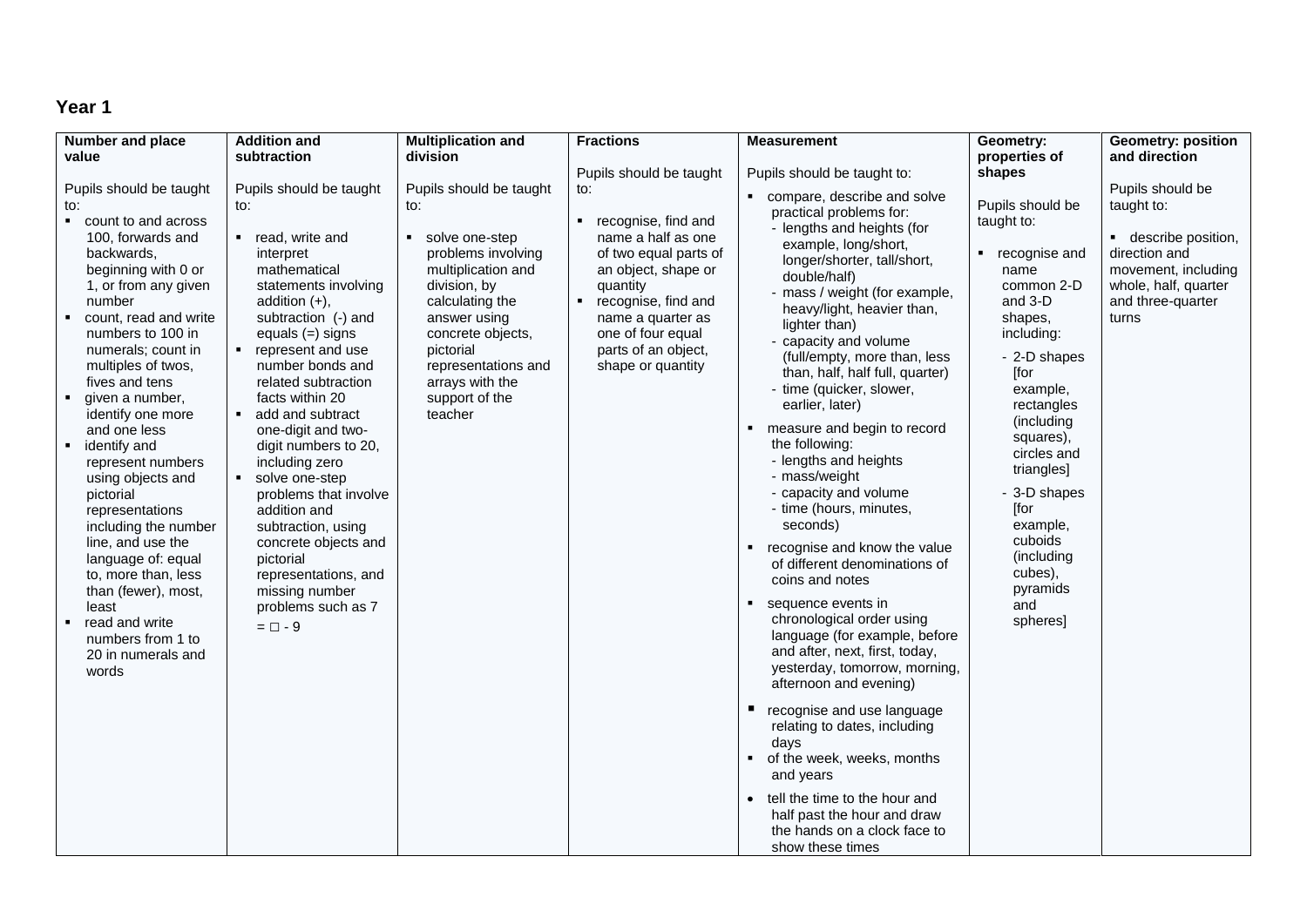| <b>Number and place</b>        | <b>Addition and subtraction</b>                                | <b>Multiplication and</b> | <b>Fractions</b>                          | <b>Measurement</b>                             | Geometry:                                      | Geometry:                     | <b>Statistics</b>         |
|--------------------------------|----------------------------------------------------------------|---------------------------|-------------------------------------------|------------------------------------------------|------------------------------------------------|-------------------------------|---------------------------|
| value                          |                                                                | division                  |                                           |                                                | properties of                                  | position and                  |                           |
|                                | Pupils should be taught to:                                    |                           | Pupils should be                          | Pupils should be taught to:                    | shapes                                         | direction                     | Pupils should be          |
| Pupils should be               |                                                                | Pupils should be          | taught to:                                |                                                |                                                |                               | taught to:                |
| taught to:                     | solve problems with                                            | taught to:                |                                           | • choose and use                               | Pupils should be                               | Pupils should be              |                           |
|                                | addition and subtraction:                                      | recall and use            | recognise, find,                          | appropriate standard                           | taught to:                                     | taught to:                    | • interpret and           |
| $\bullet$ count in steps of 2, | - using concrete objects                                       | multiplication and        | name and write                            | units to estimate and                          |                                                |                               | construct                 |
| 3, and 5 from 0,               | and pictorial                                                  | division facts for        | fractions $\frac{1}{3}$ , $\frac{1}{4}$ , | measure length/height in                       | identify and<br>$\blacksquare$                 | order and                     | simple                    |
| and in tens from               | representations,                                               | the 2, 5 and 10           |                                           | any direction (m/cm);                          | describe the                                   | arrange                       | pictograms,               |
| any number,                    | including those involving                                      | multiplication            | $1$ and $1$ of a                          | mass (kg/g);                                   | properties of                                  | combinations                  | tally charts,             |
| forward or                     | numbers, quantities and                                        | tables, including         | length, shape,                            | temperature (°C);                              | 2-D shapes,                                    | of                            | block                     |
| backward                       | measures                                                       | recognising odd           | set of objects or                         | capacity (litres/ml) to the                    | including the                                  | mathematical                  | diagrams and              |
| recognise the place            | - applying their increasing                                    | and even numbers          | quantity                                  | nearest appropriate unit,                      | number of                                      | objects in                    | simple tables             |
| value of each digit            | knowledge of mental                                            |                           | write simple                              | using rulers, scales,                          | sides and                                      | patterns and                  | ask and                   |
| in a two-digit                 | and written methods                                            | calculate                 | fractions for                             | thermometers and                               | symmetry in                                    | sequences                     | answer simple             |
| number (tens,                  |                                                                | mathematical              |                                           | measuring vessels<br>$\blacksquare$            | a vertical line                                | $\blacksquare$<br>use         | questions by              |
| ones)<br>identify, represent   | • recall and use addition and<br>subtraction facts to 20       | statements for            | example, $\frac{1}{2}$ of                 | compare and order<br>lengths, mass,            | identify and<br>$\blacksquare$<br>describe the | mathematical<br>vocabulary to | counting the<br>number of |
| and estimate                   | fluently, and derive and                                       | multiplication and        | $6 = 3$ and                               | volume/capacity and                            | properties of                                  | describe                      | objects in                |
| numbers using                  | use related facts up to                                        | division within the       | recognise the                             | record the results using                       | 3-D shapes,                                    | position,                     | each category             |
| different                      | 100                                                            | multiplication            | equivalence of                            | $\ge$ , $\lt$ and $=$                          | including the                                  | direction and                 | and sorting               |
| representations.               |                                                                | tables and write          | $\frac{1}{4}$ and $\frac{1}{2}$ .         | recognise and use<br>$\mathbf{H}^{\prime}$ .   | number of                                      | movement,                     | the categories            |
| including the                  | add and subtract numbers                                       | them using the            |                                           | symbols for pounds (£)                         | edges,                                         | including                     | by quantity               |
| number line                    | using concrete objects,                                        | multiplication $(x)$ ,    |                                           | and pence (p); combine                         | vertices and                                   | movement in                   | ask and<br>٠              |
| compare and order              | pictorial representations,                                     | division $(\div)$ and     |                                           | amounts to make a                              | faces                                          | a straight line               | answer                    |
| numbers from 0 up              | and mentally, including:                                       | equals $(=)$ signs        |                                           | particular value                               | identify 2-D<br>$\blacksquare$                 | and                           | questions                 |
| to 100; use $\lt$ , $>$        | - a two-digit number and                                       |                           |                                           | • find different                               | shapes on                                      | distinguishing                | about totalling           |
| and $=$ signs                  | ones                                                           | show that                 |                                           | combinations of coins                          | the surface                                    | between                       | and                       |
| read and write                 | - a two-digit number and                                       | multiplication of         |                                           | that equal the same                            | $of 3-D$                                       | rotation as a                 | comparing                 |
| numbers to at                  | tens                                                           | two numbers can           |                                           | amounts of money                               | shapes [for                                    | turn and in                   | categorical               |
| least 100 in                   | - two two-digit numbers                                        | be done in any            |                                           | solve simple problems in<br>$\blacksquare$     | example a                                      | terms of right                | data                      |
| numerals and in                | - adding three one-digit                                       | order                     |                                           | a practical context                            | circle on a                                    | angles for                    |                           |
| words                          | numbers                                                        | (commutative) and         |                                           | involving addition and                         | cylinder and                                   | quarter, half                 |                           |
| use place value                |                                                                | division of one           |                                           | subtraction of money of                        | a triangle on                                  | and three-                    |                           |
| and number facts               | show that addition of two<br>٠.                                | number by another         |                                           | the same unit, including                       | a pyramid]                                     | quarter turns                 |                           |
| to solve problems              | numbers can be done in                                         | cannot                    |                                           | giving change                                  | • compare and                                  | (clockwise                    |                           |
|                                | any order (commutative)                                        |                           |                                           | $\blacksquare$<br>compare and sequence         | sort common                                    | and anti-                     |                           |
|                                | and subtraction of one                                         | solve problems            |                                           | intervals of time                              | $2-D$ and $3-D$                                | clockwise)                    |                           |
|                                | number from another                                            | involving multiplication  |                                           | tell and write the time to<br>$\blacksquare$   | shapes and                                     |                               |                           |
|                                | cannot                                                         | and division, using       |                                           | five minutes, including                        | everyday                                       |                               |                           |
|                                |                                                                | materials, arrays,        |                                           | quarter past/to the hour                       | objects                                        |                               |                           |
|                                | recognise and use the<br>٠.                                    | repeated addition,        |                                           | and draw the hands on a                        |                                                |                               |                           |
|                                | inverse relationship between                                   | mental methods, and       |                                           | clock face to show these                       |                                                |                               |                           |
|                                | addition and subtraction and<br>use this to check calculations | multiplication and        |                                           | times.<br>know the number of<br>$\blacksquare$ |                                                |                               |                           |
|                                |                                                                | division facts, including |                                           | minutes in an hour and                         |                                                |                               |                           |
|                                | and missing number problems                                    | problems in contexts      |                                           | the number of hours in a                       |                                                |                               |                           |
|                                |                                                                |                           |                                           | day                                            |                                                |                               |                           |
|                                |                                                                |                           |                                           |                                                |                                                |                               |                           |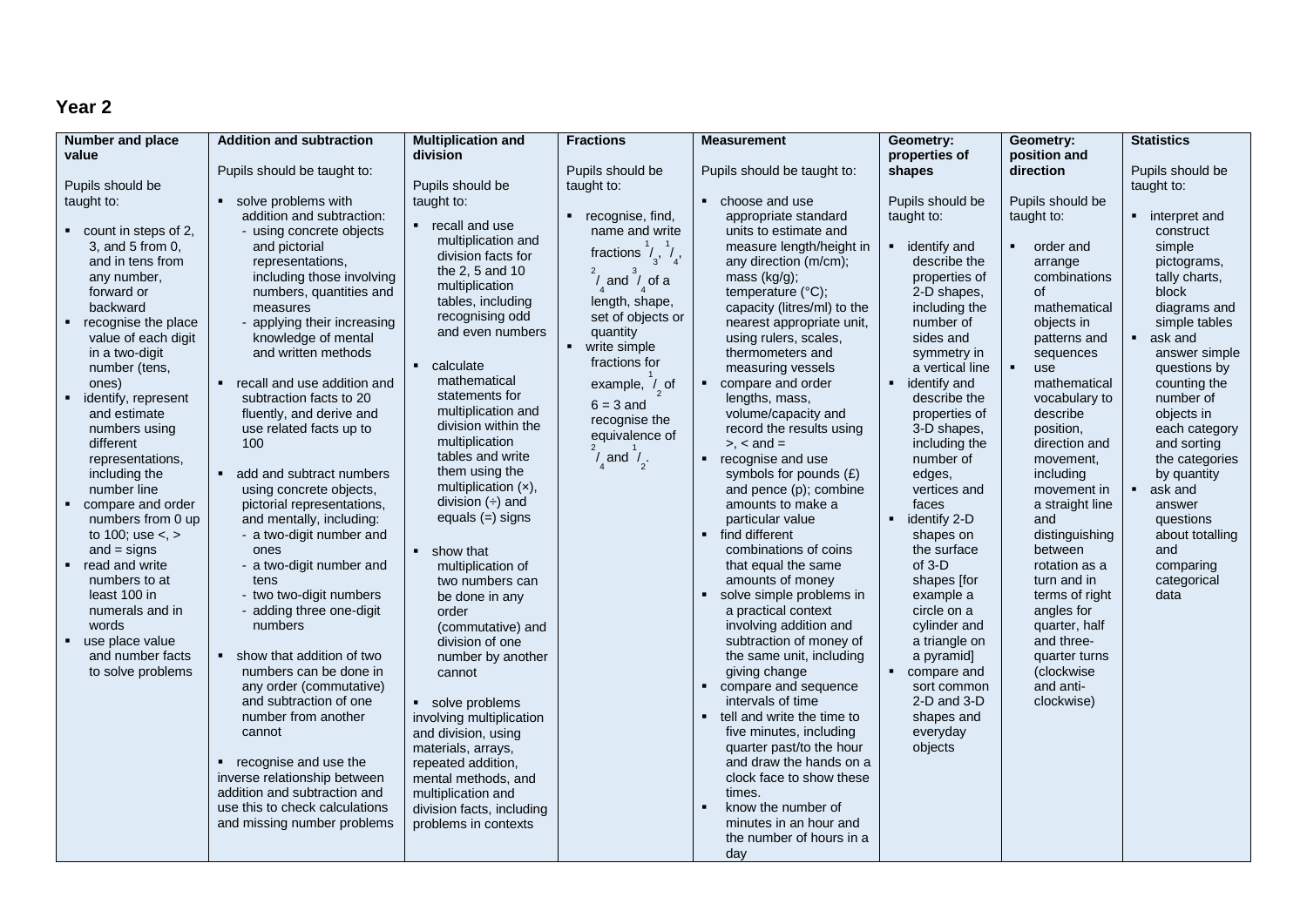| <b>Number and place</b>         | <b>Addition and</b>                 | <b>Multiplication and</b>        | <b>Fractions</b>                       | <b>Measurement</b>                                        | Geometry:           | <b>Statistics</b>           |
|---------------------------------|-------------------------------------|----------------------------------|----------------------------------------|-----------------------------------------------------------|---------------------|-----------------------------|
| value                           | subtraction                         | division                         |                                        |                                                           | properties of       |                             |
|                                 |                                     |                                  | Pupils should be taught                | Pupils should be taught to:                               | shapes              | Pupils should be taught to: |
| Pupils should be                | Pupils should be                    | Pupils should be                 | to:                                    |                                                           |                     |                             |
| taught to:                      | taught to:                          | taught to:                       |                                        | • measure, compare, add                                   | Pupils should be    | interpret and present       |
|                                 |                                     |                                  | count up and down                      | and subtract: lengths                                     | taught to:          | data using bar charts,      |
| $\bullet$ count from 0 in       | add and subtract                    | • recall and use                 | in tenths; recognise                   | (m/cm/mm); mass (kg/g);                                   |                     | pictograms and tables       |
| multiples of 4, 8,              | numbers                             | multiplication and               | that tenths arise                      | volume/capacity (I/ml)                                    | • draw 2-D shapes   |                             |
| 50 and 100; find                | mentally,                           | division facts for               | from dividing an                       |                                                           | and make 3-D        | solve one-step and two-     |
| 10 or 100 more                  | including:                          | the $3, 4$ and $8$               | object into 10 equal                   | • measure the perimeter of                                | shapes using        | step questions[ for         |
| or less than a                  | - a three-digit                     | multiplication                   | parts and in dividing                  | simple 2-D shapes                                         | modelling           | example, 'How many          |
| given number                    | number and                          | tables                           | one-digit numbers or                   |                                                           | materials;          | more?' and 'How many        |
|                                 | ones                                |                                  | quantities by 10                       | add and subtract amounts                                  | recognise 3-D       | fewer?'] using              |
| $\blacksquare$ recognise the    | - a three-digit                     | • write and                      | recognise, find and<br>$\blacksquare$  | of money to give change,                                  | shapes in           | information presented       |
| place value of                  | number and                          | calculate                        | write fractions of a                   | using both £ and p in                                     | different           | in scaled bar charts and    |
| each digit in a                 | tens                                | mathematical                     | discrete set of                        | practical contexts                                        | orientations and    | pictograms and tables       |
| three-digit                     | - a three-digit                     | statements for                   | objects: unit                          |                                                           | describe them       |                             |
| number                          | number and                          | multiplication and               | fractions and non-                     | • tell and write the time from                            |                     |                             |
| (hundreds, tens,                | hundreds                            | division using the               | unit fractions with                    | an analogue clock,                                        | recognise that<br>٠ |                             |
| ones)                           |                                     | multiplication                   | small denominators                     | including using Roman                                     | angles are a        |                             |
|                                 | add and subtract<br>$\mathbf{r}$ .  | tables that they                 | recognise and use<br>$\blacksquare$    | numerals from I to XII, and<br>12-hour and 24-hour clocks | property of shape   |                             |
| compare and<br>order numbers up | numbers with up<br>to three digits, | know, including<br>for two-digit | fractions as<br>numbers: unit          |                                                           | or a description of |                             |
| to 1000                         | using formal                        | numbers times                    | fractions and non-                     | estimate and read time                                    | a turn              |                             |
|                                 | written methods                     | one-digit                        | unit fractions with                    | with increasing accuracy to                               | identify right      |                             |
| identify, represent             | of columnar                         | numbers, using                   | small denominators                     | the nearest minute; record                                | angles, recognise   |                             |
| and estimate                    | addition and                        | mental and                       | recognise and show,<br>٠               | and compare time in terms                                 | that two right      |                             |
| numbers using                   | subtraction                         | progressing to                   | using diagrams,                        | of seconds, minutes and                                   | angles make a       |                             |
| different                       |                                     | formal written                   | equivalent fractions                   | hours; use vocabulary such                                | half-turn, three    |                             |
| representations                 | estimate the<br>$\blacksquare$      | methods                          | with small                             | as o'clock, a.m./p.m.,                                    | make three          |                             |
|                                 | answer to a                         |                                  | denominators                           | morning, afternoon, noon                                  | quarters of a turn  |                             |
| • read and write                | calculation and                     | solve problems,                  | add and subtract                       | and midnight                                              | and four a          |                             |
| numbers up to                   | use inverse                         | including missing                | fractions with the                     |                                                           | complete turn;      |                             |
| 1000 in numerals                | operations to                       | number problems,                 | same denominator                       | • know the number of                                      | identify whether    |                             |
| and in words                    | check answers                       | involving                        | within one whole (for                  | seconds in a minute and                                   | angles are          |                             |
|                                 |                                     | multiplication and               | example, $\frac{3}{7} + \frac{1}{7} =$ | the number of days in each                                | greater than or     |                             |
| solve number                    | Solve problems,                     | division, including              |                                        | month, year and leap year                                 | less than a right   |                             |
| problems and                    | including missing                   | positive integer                 | $^{6}/_{7})$                           |                                                           | angle               |                             |
| practical                       | number                              | scaling problems                 | compare and order                      | compare durations of                                      |                     |                             |
| problems                        | problems, using                     | and                              | unit fractions, and                    | events [for example to                                    | identify horizontal |                             |
| involving these                 | number facts,                       | correspondence                   | fractions with the                     | calculate the time taken by                               | and vertical lines  |                             |
| ideas                           | place value, and                    | problems in which                | same denominators                      | particular events or tasks]                               | and pairs of        |                             |
|                                 | more complex                        | n objects are                    | solve problems that                    |                                                           | perpendicular and   |                             |
|                                 | addition and                        | connected to m                   | involve all of the                     |                                                           | parallel lines      |                             |
|                                 | subtraction                         | objects                          | above                                  |                                                           |                     |                             |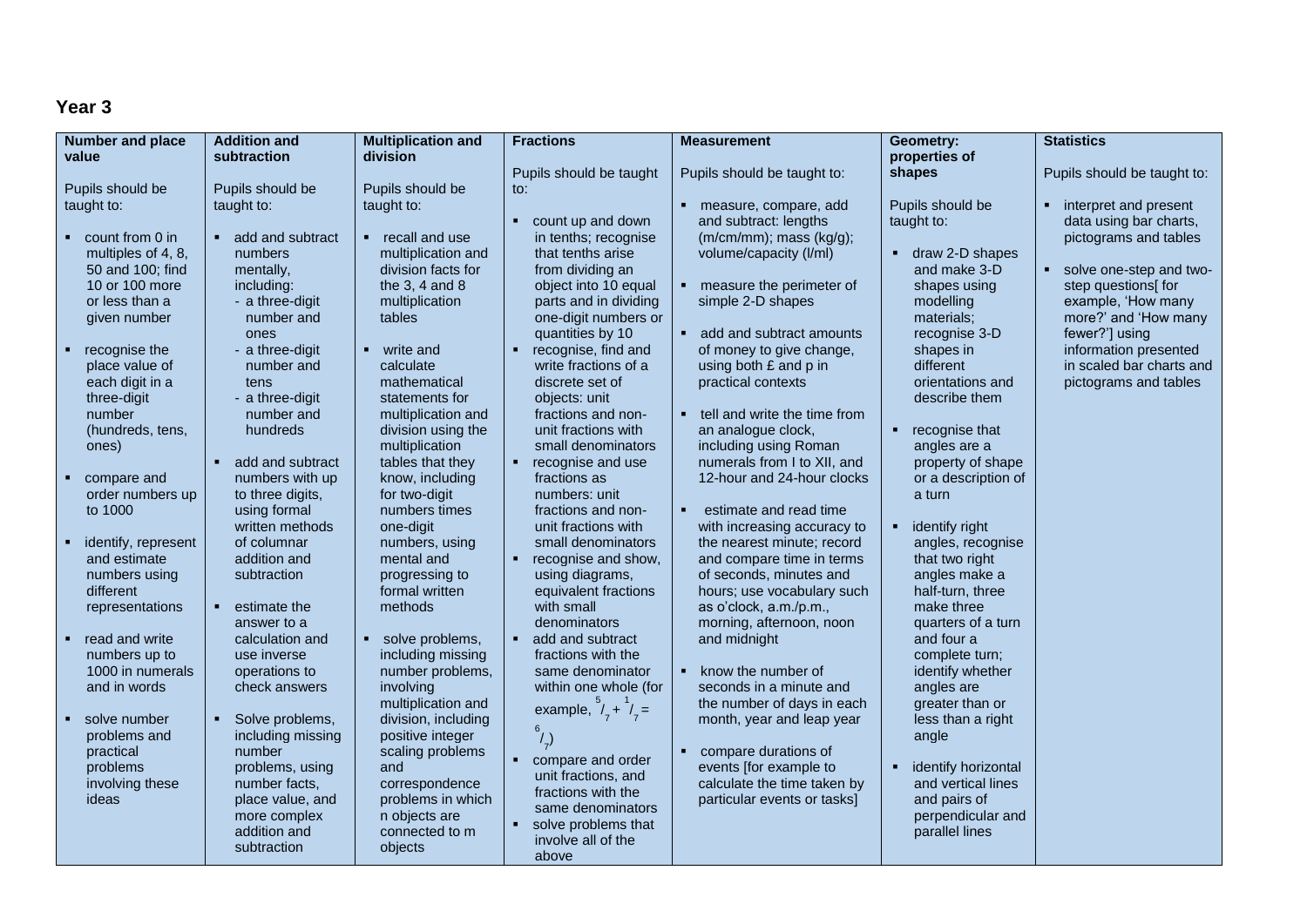| <b>Number and place</b>  | <b>Addition and</b>  | <b>Multiplication and</b> | <b>Fractions</b>   | <b>Measurement</b>          | Geometry:                     | <b>Geometry: position</b> | <b>Statistics</b>        |
|--------------------------|----------------------|---------------------------|--------------------|-----------------------------|-------------------------------|---------------------------|--------------------------|
| value                    | subtraction          | division                  | (including         |                             | properties of                 | and direction             |                          |
|                          |                      |                           | decimals)          | Pupils should be            | shapes                        |                           | Pupils should be         |
| Pupils should be         | Pupils should be     | Pupils should be          |                    | taught to:                  |                               | Pupils should be          | taught to:               |
| taught to:               | taught to:           | taught to:                | Pupils should be   |                             | Pupils should be              | taught to:                |                          |
| • count in multiples     |                      |                           | taught to:         | • convert between           | taught to:                    |                           | • interpret and          |
| of 6, 7, 9, 25 and       | • add and subtract   | $-$ recall                | • recognise and    | different units of          |                               | describe positions        | present discrete         |
| 1000                     | numbers with up      | multiplication            | show, using        | measure [for                | $\blacksquare$<br>compare and | on a 2-D grid as          | and continuous           |
| find 1000 more or        | to 4 digits using    | and division              | diagrams,          | example,                    | classify geometric            | coordinates in the        | data using               |
| less than a given        |                      | facts for                 | families of        | kilometre to                | shapes, including             | first quadrant            |                          |
| number                   | the formal written   | multiplication            | common             | metre; hour to              | quadrilaterals and            | describe                  | appropriate<br>graphical |
| count backwards          | methods of           |                           | equivalent         |                             |                               |                           |                          |
| through zero to          | columnar addition    | tables up to $12 \times$  | fractions          | minute]<br>٠                | triangles, based              | movements                 | methods, including       |
| include negative         | and subtraction      | 12                        | • count up and     | measure and                 | on their                      | between positions         | bar charts and           |
| numbers                  | where appropriate    | use place value.<br>٠     |                    | calculate the               | properties and                | as translations of        | time graphs              |
|                          | • estimate and use   | known and                 | down in            | perimeter of a              | sizes                         | a given unit to the       | • solve                  |
| recognise the            | inverse operations   | derived facts to          | hundredths:        | rectilinear figure          | identify acute and<br>٠       | left/right and            | comparison, sum          |
| place value of           | to check answers     | multiply and              | recognise that     | (including                  | obtuse angles                 | up/down                   | and difference           |
| each digit in a          | to a calculation     | divide mentally.          | hundredths arise   | squares) in                 | and compare and               | plot specified            | problems using           |
| four-digit number        | • solve addition and | including:                | when dividing an   | centimetres and             | order angles up               | points and draw           | information              |
| (thousands,              | subtraction two-     | multiplying by 0          | object by a        | metres                      | to two right                  | sides to complete         | presented in bar         |
| hundreds, tens,          | step problems in     | and 1; dividing           | hundred and        | find the area of            | angles by size                | a given polygon           | charts.                  |
| and ones)                | contexts, deciding   | by 1; multiplying         | dividing tenths    | rectilinear shapes          | identify lines of             |                           | pictograms, tables       |
| order and                | which operations     | together three            | by ten.            | by counting                 | symmetry in 2-D               |                           | and other graphs         |
| compare                  | and methods to       | numbers                   | • solve problems   | squares                     | shapes presented              |                           |                          |
| numbers beyond           | use and why          | recognise and<br>٠.       | involving          | $\blacksquare$<br>estimate, | in different                  |                           |                          |
| 1000                     |                      | use factor pairs          | increasingly       | compare and                 | orientations                  |                           |                          |
| identify, represent      |                      | and                       | harder fractions   | calculate different         | complete a<br>٠               |                           |                          |
| and estimate             |                      | commutativity in          | to calculate       | measures,                   | simple symmetric              |                           |                          |
| numbers using            |                      | mental                    | quantities, and    | including money             | figure with                   |                           |                          |
| different                |                      | calculations              | fractions to       | in pounds and               | respect to a                  |                           |                          |
| representations          |                      | multiply two-digit<br>٠   | divide quantities, | pence                       | specific line of              |                           |                          |
| $\blacksquare$ round any |                      | and three-digit           | including non-     | read, write and             | symmetry                      |                           |                          |
| number to the            |                      | numbers by a              | unit fractions     | convert time                |                               |                           |                          |
| nearest 10, 100          |                      | one-digit number          | where the          | between                     |                               |                           |                          |
| or 1000                  |                      | using formal              | answer is a        | analogue and                |                               |                           |                          |
| solve number and         |                      | written layout            | whole number       | digital 12 and 24-          |                               |                           |                          |
| practical                |                      | solve problems<br>٠       | add and subtract   | hour clocks                 |                               |                           |                          |
| problems that            |                      | involvina                 | fractions with     | • solve problems            |                               |                           |                          |
| involve all of the       |                      | multiplying and           | the same           | involving                   |                               |                           |                          |
| above and with           |                      | adding, including         | denominator        | converting from             |                               |                           |                          |
| increasingly large       |                      | using the                 | • recognise and    | hours to minutes:           |                               |                           |                          |
| positive numbers         |                      | distributive law          | write decimal      | minutes to                  |                               |                           |                          |
| • read Roman             |                      | to multiply two           | equivalents of     | seconds; years to           |                               |                           |                          |
| numerals to 100          |                      | digit numbers by          | any number of      | months; weeks to            |                               |                           |                          |
| (I to C) and know        |                      | one digit, integer        |                    | days                        |                               |                           |                          |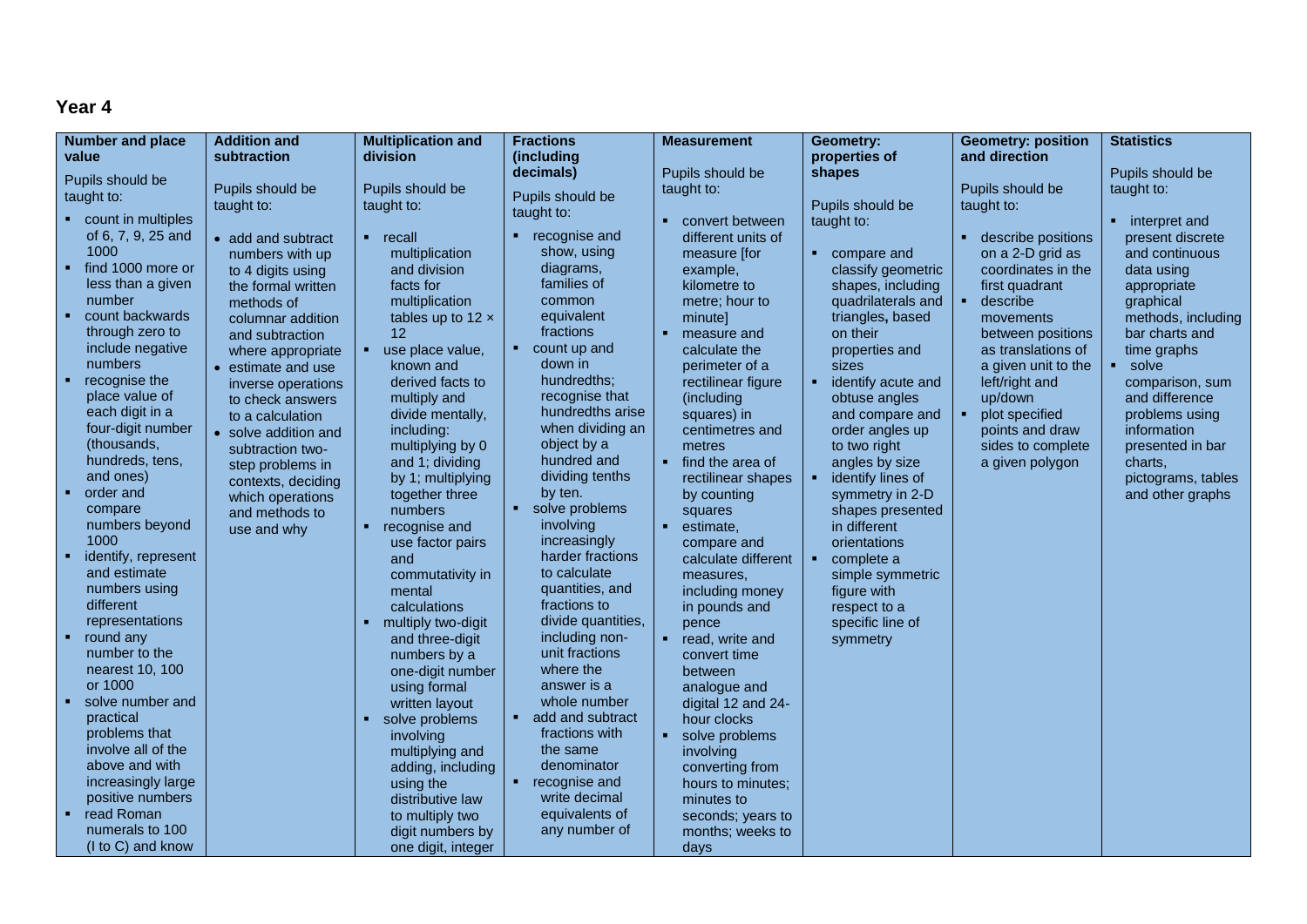| that over time,<br>the numeral<br>system changed<br>to include the<br>concept of zero<br>and place value | scaling problems<br>and harder<br>correspondence<br>problems such<br>as n objects are<br>connected to m<br>objects | tenths or<br>hundredths<br>recognise and<br>$\mathbf{H}^{\prime}$ .<br>write decimal<br>equivalents to<br>$\frac{1}{4}$ , $\frac{1}{2}$ , $\frac{3}{4}$<br>find the effect of<br>$\bullet$<br>dividing a one-<br>or two-digit<br>number by 10<br>and 100,<br>identifying the<br>value of the<br>digits in the<br>answer as ones,<br>tenths and<br>hundredths<br>round decimals<br>$\bullet$<br>with one decimal<br>place to the<br>nearest whole<br>number<br>compare<br>×<br>numbers with<br>the same<br>number of<br>decimal places<br>up to two<br>decimal places<br>$\bullet$<br>solve simple<br>measure and |  |  |
|----------------------------------------------------------------------------------------------------------|--------------------------------------------------------------------------------------------------------------------|------------------------------------------------------------------------------------------------------------------------------------------------------------------------------------------------------------------------------------------------------------------------------------------------------------------------------------------------------------------------------------------------------------------------------------------------------------------------------------------------------------------------------------------------------------------------------------------------------------------|--|--|
|                                                                                                          |                                                                                                                    |                                                                                                                                                                                                                                                                                                                                                                                                                                                                                                                                                                                                                  |  |  |
|                                                                                                          |                                                                                                                    | money problems<br>involving<br>fractions and<br>decimals to two<br>decimal places                                                                                                                                                                                                                                                                                                                                                                                                                                                                                                                                |  |  |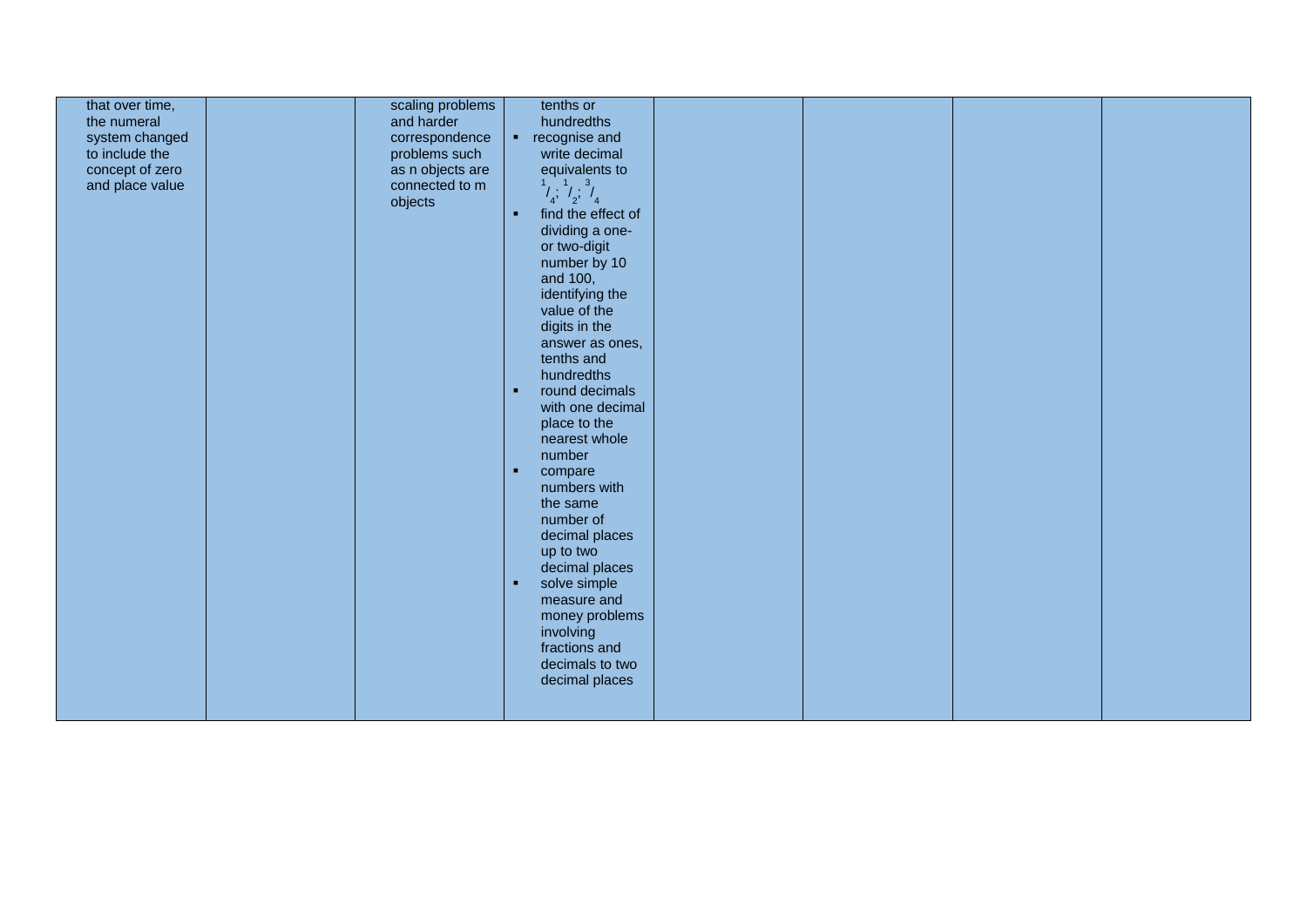| <b>Number and place</b>                     | <b>Addition and</b>                | <b>Multiplication and</b>             | <b>Fractions</b>                   | <b>Measurement</b>                                   | <b>Geometry:</b>                 | <b>Geometry:</b>               | <b>Statistics</b>  |
|---------------------------------------------|------------------------------------|---------------------------------------|------------------------------------|------------------------------------------------------|----------------------------------|--------------------------------|--------------------|
| value                                       | subtraction                        | division                              | (including decimals                | Pupils should be                                     | properties of                    | position and                   |                    |
|                                             |                                    |                                       | and percentages)                   | taught to:                                           | shapes                           | direction                      | Pupils should be   |
| Pupils should be                            | Pupils should be                   | Pupils should be                      |                                    |                                                      |                                  |                                | taught to:         |
| taught to:                                  | taught to:                         | taught to:                            | Pupils should be                   | • convert between                                    | Pupils should be                 | Pupils should be               |                    |
|                                             |                                    |                                       | taught to:                         | different units of                                   | taught to:                       | taught to:                     | • solve            |
| • read, write, order                        | add and subtract                   | • identify multiples                  |                                    | metric measure (for                                  |                                  |                                | comparison, sum    |
| and compare                                 | whole numbers with                 | and factors, including                | • compare and                      | example, kilometre                                   | $\blacksquare$ identify 3-D      | $\blacksquare$ identify,       | and difference     |
| numbers to at least                         | more than 4 digits,                | finding all factor pairs              | order fractions                    | and metre;                                           | shapes, including                | describe and                   | problems using     |
| 1 000 000 and                               | including using                    | of a number, and                      | whose denominators                 | centimetre and                                       | cubes and other                  | represent the                  | information        |
| determine the value                         | formal written                     | common factors of                     | are all multiples of               | metre; centimetre                                    | cuboids, from 2-D                | position of a                  | presented in a     |
| of each digit                               | methods (columnar                  | two numbers.                          | the same number                    | and millimetre; gram                                 | representations                  | shape following a              | line graph         |
| count forwards or                           | addition and                       | $\bullet$ know and use the            | • identify, name                   | and kilogram; litre                                  | know angles are                  | reflection or                  | • complete,        |
| backwards in steps                          | subtraction)                       | vocabulary of prime                   | and write equivalent               | and millilitre)                                      | measured in                      | translation, using             | read and interpret |
| of powers of 10 for                         | add and subtract                   | numbers, prime                        | fractions of a given               | • understand and<br>use approximate                  | degrees: estimate                | the appropriate                | information in     |
| any given number up                         | numbers mentally                   | factors and                           | fraction, represented              | equivalences                                         | and compare acute,               | language, and                  | tables, including  |
| to                                          | with increasingly                  | composite (non-                       | visually, including<br>tenths and  | between metric units                                 | obtuse and reflex                | know that the<br>shape has not | timetables         |
| 1 000 000                                   | large numbers<br>• use rounding to | prime) numbers<br>• establish whether | hundredths                         | and common                                           | angles<br><b>draw given</b>      |                                |                    |
| • interpret negative<br>numbers in context, | check answers to                   | a number up to 100                    | • recognise mixed                  | imperial units such                                  | angles, and measure              | changed                        |                    |
| count forwards and                          | calculations and                   | is prime and recall                   | numbers and                        | as inches, pounds                                    |                                  |                                |                    |
| backwards with                              | determine, in the                  | prime numbers up to                   | improper fractions                 | and pints                                            | them in degrees $\binom{6}{1}$   |                                |                    |
| positive and negative                       | context of a problem,              | 19                                    | and convert from one               | • measure and                                        | $\blacksquare$ identify:         |                                |                    |
| whole numbers,                              | levels of accuracy                 | • multiply numbers                    | form to the other and              | calculate the                                        | angles at a point                |                                |                    |
| including through                           | • solve addition                   | up to 4 digits by a                   | write mathematical                 | perimeter of                                         | and one whole turn               |                                |                    |
| zero                                        | and subtraction                    | one- or two-digit                     | statements $> 1$ as a              | composite rectilinear                                | (total 360)                      |                                |                    |
| • round any                                 | multi-step problems                | number using a                        | mixed number [for                  | shapes in                                            | angles at a point                |                                |                    |
| number up to                                | in contexts, deciding              | formal written                        | example, $^{2}/_{5} + ^{4}/_{5} =$ | centimetres and                                      | on a straight line and           |                                |                    |
| 1 000 000 to the                            | which operations and               | method, including                     |                                    | metres                                               | $\frac{1}{2}$ a turn (total 180) |                                |                    |
| nearest 10, 100,                            | methods to use and                 | long multiplication for               | $^{6}/_{5} = 1^{1}/_{5}$           | • calculate and                                      | - other multiples of             |                                |                    |
| 1000, 10 000 and                            | why                                | two-digit numbers                     | add and subtract                   | compare the area of                                  | 90                               |                                |                    |
| 100 000                                     |                                    | • multiply and                        | fractions with the                 | rectangles (including                                | ×.<br>use the                    |                                |                    |
| • solve number                              |                                    | divide numbers                        | same denominator                   | squares) using                                       | properties of                    |                                |                    |
| problems and                                |                                    | mentally drawing                      | and multiples of the               | standard units,                                      | rectangles to deduce             |                                |                    |
| practical problems                          |                                    | upon known facts                      | same number                        | square centimetres                                   | related facts and find           |                                |                    |
| that involve all of the                     |                                    | <b>divide numbers</b>                 | • multiply proper                  | $(cm)$ and                                           | missing lengths and              |                                |                    |
| above                                       |                                    | up to 4 digits by a                   | fractions and mixed                | square metres $(m2)$                                 | angles                           |                                |                    |
| • read Roman                                |                                    | one-digit number                      | numbers by whole                   | and estimate the                                     | distinguish<br>$\blacksquare$    |                                |                    |
| numerals to 1000                            |                                    | using the formal                      | numbers, supported                 | area of irregular                                    | between regular and              |                                |                    |
| (M) and recognise                           |                                    | written method of                     | by materials and                   | shapes                                               | irregular polygons               |                                |                    |
| years written in                            |                                    | short division and                    | diagrams                           | • estimate volume                                    | based on reasoning               |                                |                    |
| Roman numerals                              |                                    | interpret remainders                  | • read and write                   | [for example, using 1                                | about equal sides                |                                |                    |
|                                             |                                    |                                       | decimal numbers as                 |                                                      | and angles                       |                                |                    |
|                                             |                                    |                                       | fractions [ for                    |                                                      |                                  |                                |                    |
|                                             |                                    | appropriately for the<br>context      |                                    | cm <sup>'</sup> blocks to build<br>cuboids(including |                                  |                                |                    |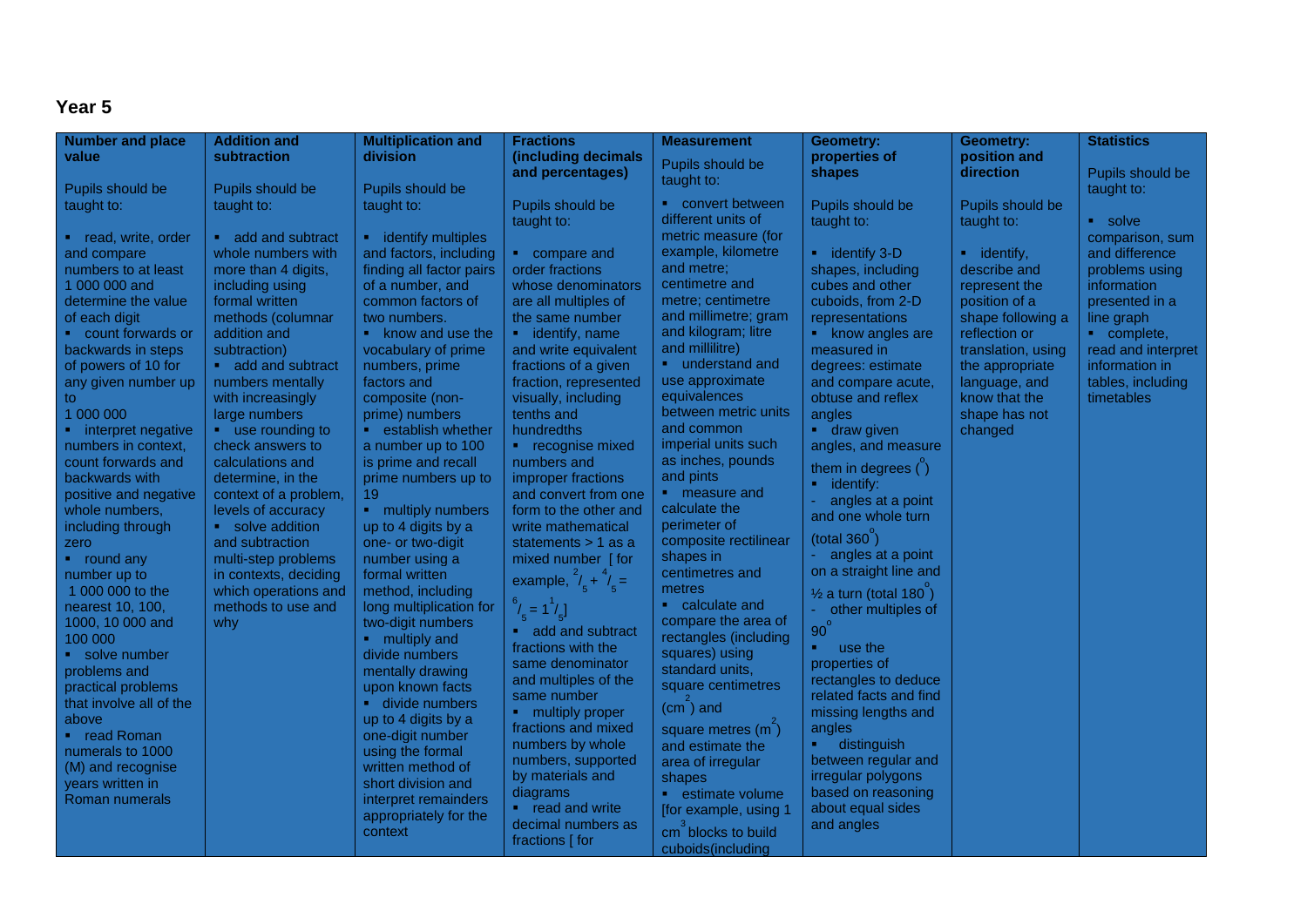|  | • multiply and               | example, $0.71 =$                                 | cubes)] and           |  |  |
|--|------------------------------|---------------------------------------------------|-----------------------|--|--|
|  |                              |                                                   |                       |  |  |
|  | divide whole                 | $\frac{71}{100}$                                  | capacity[for example, |  |  |
|  | numbers and those            |                                                   | using water ]         |  |  |
|  | involving decimals by        | • recognise and                                   | solve problems        |  |  |
|  | 10, 100 and 1000             | use thousandths and                               | involving converting  |  |  |
|  | • recognise and              | relate them to tenths,                            | between units of time |  |  |
|  | use square numbers           | hundredths and                                    | • use all four        |  |  |
|  | and cube numbers,            | decimal equivalents                               | operations to solve   |  |  |
|  | and the notation for         | • round decimals                                  | problems involving    |  |  |
|  |                              | with two decimal                                  | measure [for          |  |  |
|  | squared $($ <sup>2</sup> and | places to the nearest                             | example, length,      |  |  |
|  | cubed $\binom{3}{1}$         | whole number and to                               | mass, volume,         |  |  |
|  | • solve problems             | one decimal place                                 |                       |  |  |
|  | involving                    | • read, write, order                              | money] using          |  |  |
|  | multiplication and           | and compare                                       | decimal notation      |  |  |
|  | division including           | numbers with up to                                | including scaling     |  |  |
|  | using their                  | three decimal places                              |                       |  |  |
|  |                              |                                                   |                       |  |  |
|  | knowledge of factors         | • solve problems                                  |                       |  |  |
|  | and multiples,               | involving number up                               |                       |  |  |
|  | squares and cubes            | to three decimal                                  |                       |  |  |
|  | • solve problems             | places                                            |                       |  |  |
|  | involving addition,          | • recognise the per                               |                       |  |  |
|  | subtraction,                 | cent symbol (%) and                               |                       |  |  |
|  | multiplication and           | understand that per                               |                       |  |  |
|  | division and a               | cent relates to                                   |                       |  |  |
|  | combination of               | "number of parts per                              |                       |  |  |
|  | these, including             | hundred", and write                               |                       |  |  |
|  | understanding the            | percentages as a                                  |                       |  |  |
|  | meaning of the               | fraction with                                     |                       |  |  |
|  | equals sign                  | denominator 100,                                  |                       |  |  |
|  | solve problems               | and as a decimal                                  |                       |  |  |
|  | involving                    | solve problems                                    |                       |  |  |
|  | multiplication and           | which require                                     |                       |  |  |
|  |                              |                                                   |                       |  |  |
|  | division, including          | knowing percentage                                |                       |  |  |
|  | scaling by simple            | and decimal                                       |                       |  |  |
|  | fractions and                | equivalents of $\frac{1}{2}$ , $\frac{1}{4}$ ,    |                       |  |  |
|  | problems involving           |                                                   |                       |  |  |
|  | simple rates                 | $\frac{1}{5}, \frac{2}{5}, \frac{4}{5}$ and those |                       |  |  |
|  |                              | with a denominator                                |                       |  |  |
|  |                              | of a multiple of 10 or                            |                       |  |  |
|  |                              | 25                                                |                       |  |  |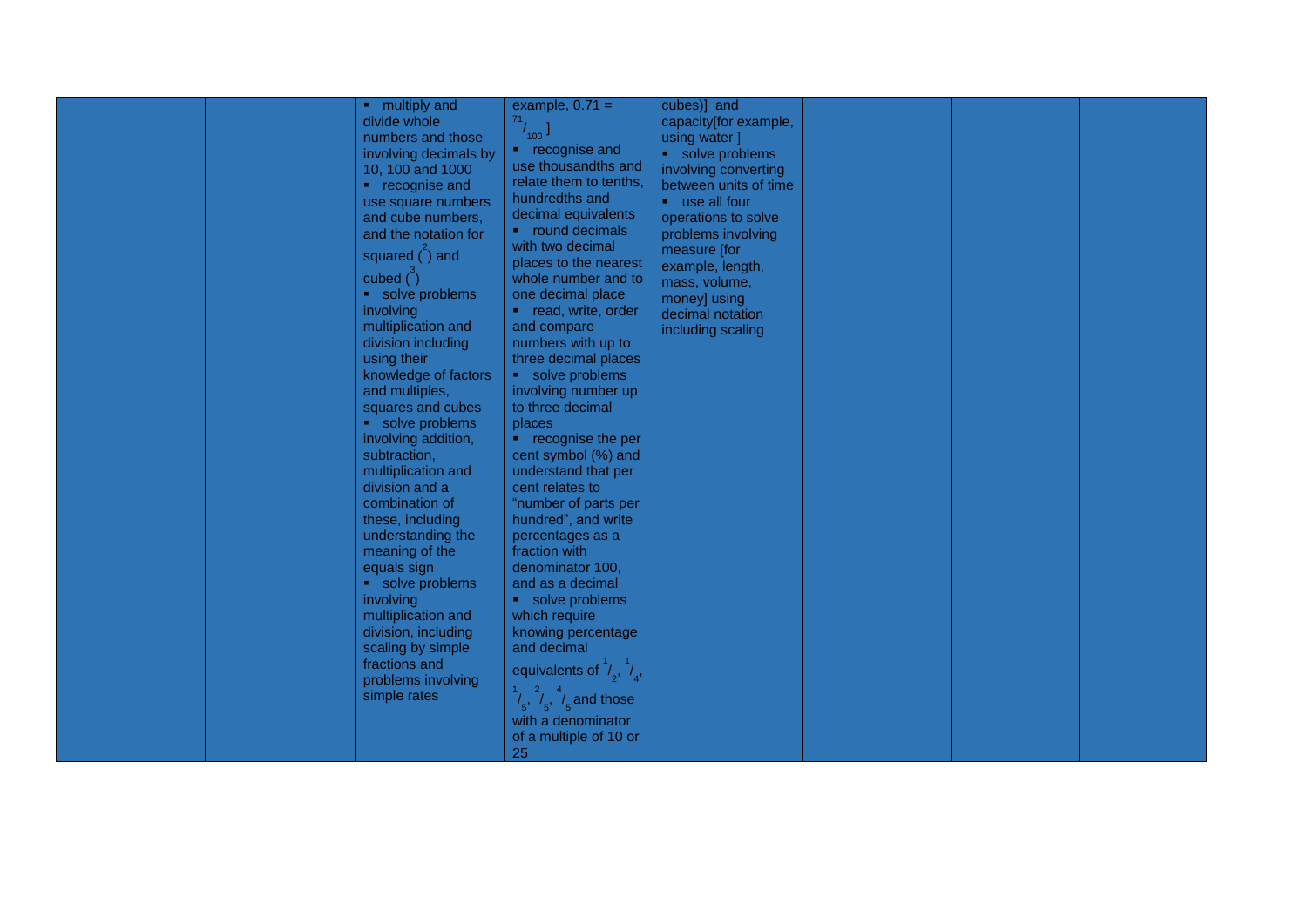| <b>Number and place</b>             | Addition,                           | <b>Fractions</b>                            | <b>Ratio and</b>                | Algebra             | <b>Measurement</b>                    | Geometry:                         | Geometry:                                | <b>Statistics</b>    |
|-------------------------------------|-------------------------------------|---------------------------------------------|---------------------------------|---------------------|---------------------------------------|-----------------------------------|------------------------------------------|----------------------|
| value                               | subtraction,                        | (including                                  | proportion                      |                     |                                       | properties of                     | position, and                            |                      |
|                                     | multiplication and                  | decimals and                                |                                 | Pupils should be    | Pupils should be                      | shapes                            | direction                                | Pupils should be     |
| Pupils should be                    | <b>division</b>                     | percentages)                                | Pupils should be                | taught to:          | taught to:                            |                                   |                                          | taught to:           |
| taught to:                          | Pupils should be                    |                                             | taught to:                      |                     |                                       | Pupils should be                  | Pupils should be                         |                      |
|                                     | taught to:                          | Pupils should be                            |                                 | ■use simple         | • solve problems                      | taught to:                        | taught to:                               | interpret and        |
| • read, write,                      |                                     | taught to:                                  | solve problems                  | formulae            | involving the                         |                                   |                                          | construct pie charts |
| order and compare                   | • multiply multi-                   |                                             | involving the                   |                     | calculation and                       | $\blacksquare$ draw 2-D           | describe<br>$\mathbf{R}^{(1)}$           | and line graphs and  |
| numbers up to 10                    | digit numbers up to                 | use common                                  | relative sizes of two           | ■generate and       | conversion of units                   | shapes using given                | positions on the full                    | use these to solve   |
| 000 000 and                         | 4 digits by a two-                  | factors to simplify                         | quantities where                | describe linear     | of measure, using                     | dimensions and                    | coordinate grid (all                     | problems             |
| determine the value                 | digit whole number                  | fractions; use                              | missing values can              | number sequences    | decimal notation up                   | angles                            | four quadrants)                          |                      |
| of each digit                       | using the formal                    | common multiples                            | be found by using               |                     | to three decimal                      | <b>·</b> recognise,               |                                          | • calculate and      |
| • round any                         | written method of                   | to express fractions                        | integer                         | ■express missing    | places where                          | describe and build                | <b>•</b> draw and                        | interpret the mean   |
| whole number to a                   | long multiplication                 | in the same                                 | multiplication and              | number problems     | appropriate                           | simple 3-D shapes,                | translate simple                         | as an average        |
| required degree of                  | <b>divide numbers</b>               | denomination                                | division facts                  | algebraically       | • use, read, write                    | including making                  | shapes on the                            |                      |
| accuracy                            | up to 4 digits by a                 | • compare and                               | • solve problems                | "find pairs of      | and convert                           | nets                              | coordinate plane,<br>and reflect them in |                      |
| use negative<br>numbers in context, | two-digit whole<br>number using the | order fractions,<br>including fractions     | involving the<br>calculation of | numbers that        | between standard<br>units, converting | compare and<br>classify geometric | the axes                                 |                      |
| and calculate                       | formal written                      | >1                                          | percentages [for                | satisfy an equation | measurements of                       | shapes based on                   |                                          |                      |
| ntervals across                     | method of long                      | add and                                     | example, of                     | with two unknowns   | length, mass,                         | their properties and              |                                          |                      |
| zero                                | division, and                       | subtract fractions                          | measures such as                |                     | volume and time                       | sizes and find                    |                                          |                      |
| solve number                        | interpret                           | with different                              | 15% of 360] and                 | <b>"enumerate</b>   | from a smaller unit                   | unknown angles in                 |                                          |                      |
| and practical                       | remainders as                       | denominators and                            | the use of                      | possibilities of    | of measure to a                       | any triangles,                    |                                          |                      |
| problems that                       | whole number                        | mixed numbers,                              | percentages for                 | combinations of     | larger unit, and vice                 | quadrilaterals, and               |                                          |                      |
| involve all of the                  | remainders,                         | using the concept                           | comparison                      | two variables       | versa, using                          | regular polygons                  |                                          |                      |
| above                               | fractions, or by                    | of equivalent                               | solve problems                  |                     | decimal notation to                   | • illustrate and                  |                                          |                      |
|                                     | rounding, as                        | fractions                                   | involving similar               |                     | up to three decimal                   | name parts of                     |                                          |                      |
|                                     | appropriate for the                 | • multiply simple                           | shapes where the                |                     | places                                | circles, including                |                                          |                      |
|                                     | context                             | pairs of proper                             | scale factor is                 |                     | • convert                             | radius, diameter                  |                                          |                      |
|                                     | divide numbers                      | fractions, writing                          | known or can be                 |                     | between miles and                     | and circumference                 |                                          |                      |
|                                     | up to 4 digits by a                 | the answer in its                           | found                           |                     | kilometres                            | and know that the                 |                                          |                      |
|                                     | two-digit number                    | simplest form [ for                         | • solve problems                |                     | • recognise that                      | diameter is twice                 |                                          |                      |
|                                     | using the formal                    |                                             | involving unequal               |                     | shapes with the                       | the radius                        |                                          |                      |
|                                     | written method of                   | example, $\frac{1}{4} \times \frac{1}{2} =$ | sharing and                     |                     | same areas can                        | • recognise                       |                                          |                      |
|                                     | short division                      | $\frac{1}{8}$                               | grouping using                  |                     | have different                        | angles where they                 |                                          |                      |
|                                     | where appropriate,                  | divide proper                               | knowledge of                    |                     | perimeters and vice                   | meet at a point, are              |                                          |                      |
|                                     | interpreting                        | fractions by whole                          | fractions and                   |                     | versa                                 | on a straight line, or            |                                          |                      |
|                                     | remainders                          | numbers [for                                | multiples                       |                     | • recognise when                      | are vertically                    |                                          |                      |
|                                     | according to the                    |                                             |                                 |                     | it is possible to use                 | opposite, and find                |                                          |                      |
|                                     | context                             | example, $1 \div 2 =$                       |                                 |                     | formulae for area                     | missing angles                    |                                          |                      |
|                                     | perform mental                      | $\frac{1}{6}$                               |                                 |                     | and volume of                         |                                   |                                          |                      |
|                                     | calculations,                       |                                             |                                 |                     | shapes                                |                                   |                                          |                      |
|                                     | including with                      | associate a fraction                        |                                 |                     | $\bullet$ calculate the               |                                   |                                          |                      |
|                                     | mixed operations                    | with division and                           |                                 |                     | area of                               |                                   |                                          |                      |
|                                     | and large numbers.                  | calculate decimal                           |                                 |                     | parallelograms and                    |                                   |                                          |                      |
|                                     | • identify common                   | fraction equivalents                        |                                 |                     | triangles                             |                                   |                                          |                      |
|                                     | factors, common                     | [for example,                               |                                 |                     | • calculate,                          |                                   |                                          |                      |
|                                     |                                     | 0.375] for a simple                         |                                 |                     | estimate and                          |                                   |                                          |                      |